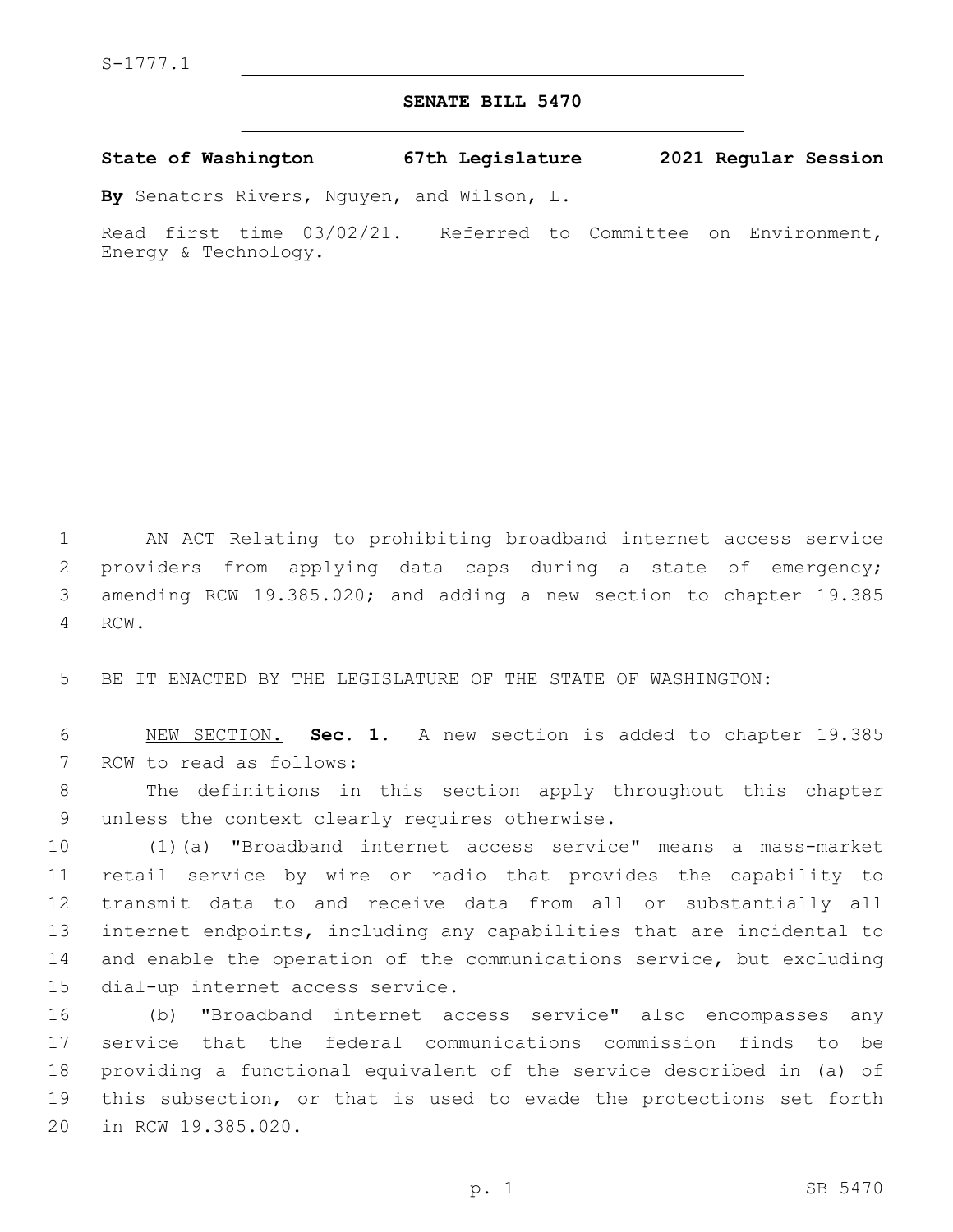(2) "Data cap" means a limitation on the amount of data that an end user is allowed to use, or the imposition of a charge on the end 3 user for exceeding a certain data usage threshold.

 (3) "End user" means any individual or entity that uses a 5 broadband internet access service.

 (4)(a) "Paid prioritization" means the management of a broadband provider's network to directly or indirectly favor some traffic over other traffic, including through the use of techniques such as traffic shaping, prioritization, resource reservation, or other forms 10 of preferential traffic management, either:

 (i) In exchange for consideration, monetary or otherwise, from a 12 third party; or

13 (ii) To benefit an affiliated entity.

 (b) "Paid prioritization" does not include the provision of tiered internet access service or offerings to a retail end user.

 (5) "Reasonable network management" means a practice that has a primarily technical network management justification, but does not include other business practices. A network management practice is reasonable if it is primarily used for and tailored to achieving a legitimate network management purpose, taking into account the particular network architecture and technology of the broadband 22 internet access service.

 (6) "Tiered internet access service" means offering end users a choice between different packages of service with clearly advertised 25 speeds, prices, terms, and conditions; for example, a 10 megabit service for one price and a 50 megabit service for a different price.

 **Sec. 2.** RCW 19.385.020 and 2018 c 5 s 1 are each amended to read as follows:28

 (1) Any person providing broadband internet access service in Washington state shall publicly disclose accurate information regarding the network management practices, performance characteristics, and commercial terms of its broadband internet access services sufficient to enable consumers to make informed choices regarding the purchase and use of such services and 35 entrepreneurs and other small businesses to develop, market, and maintain internet offerings. The disclosure must be made via a 37 publicly available, easily accessible website.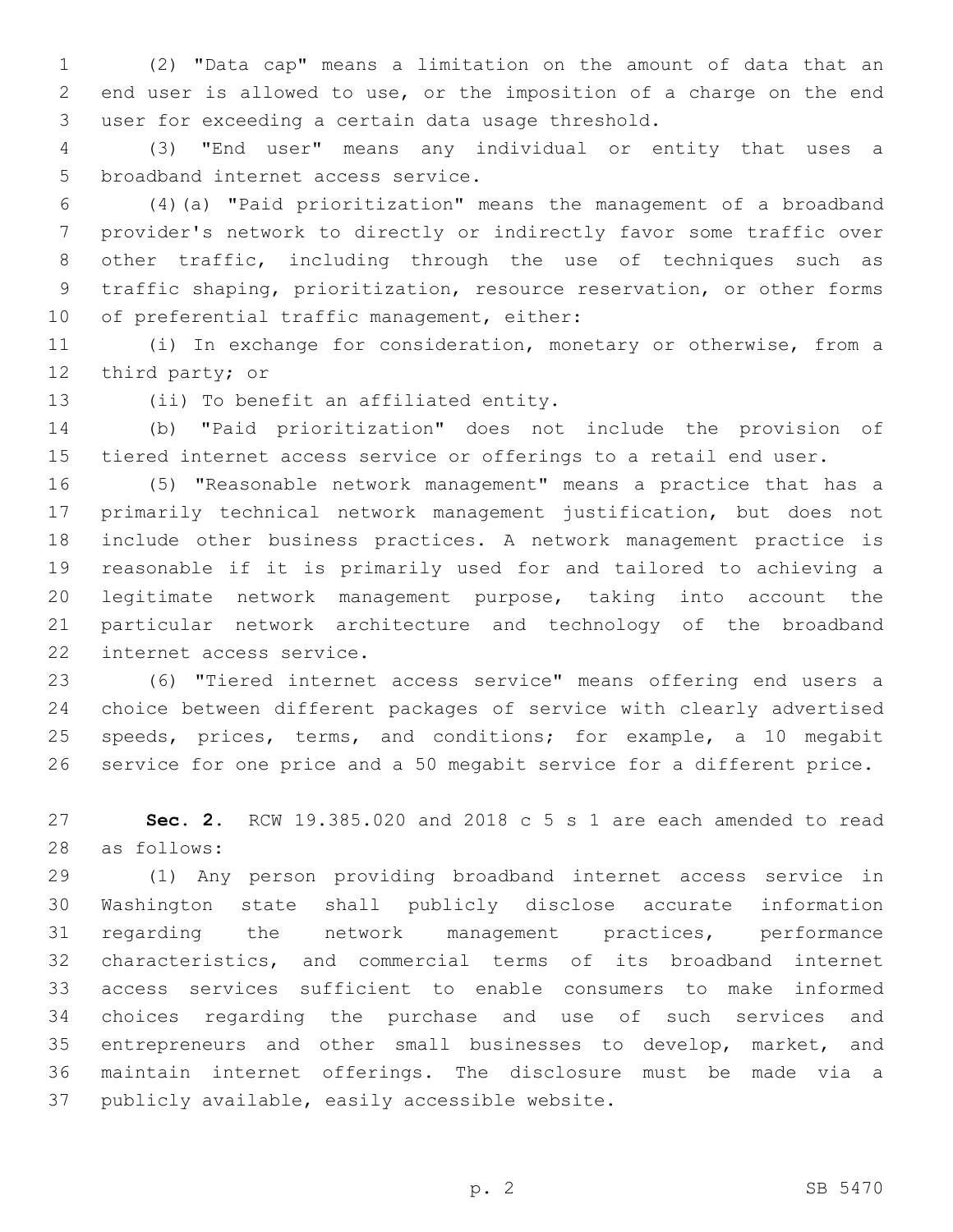1 (2) A person engaged in the provision of broadband internet 2 access service in Washington state, insofar as the person is so 3 engaged, may not:

4 (a) Block lawful content, applications, services, or nonharmful 5 devices, subject to reasonable network management;

6 (b) Impair or degrade lawful internet traffic on the basis of 7 internet content, application, or service, or use of a nonharmful 8 device, subject to reasonable network management;  $((e f))^2$ 

9 (c) Engage in paid prioritization; or

10 (d) Apply a data cap during a state of emergency issued pursuant 11 to RCW 43.06.210.

12 (3) Nothing in this chapter:

 (a) Supersedes any obligation or authorization a provider of broadband internet access service may have to address the needs of 15 emergency communications or law enforcement, public safety, or national security authorities, consistent with or as permitted by applicable law, or limits the provider's ability to do so; or

18 (b) Prohibits reasonable efforts by a provider of broadband 19 internet access service to address copyright infringement or other 20 unlawful activity.

21 ((44) The definitions in this subsection apply throughout this 22 section unless the context clearly requires otherwise.

23 (a)(i) "Broadband internet access service" means a mass-market 24 retail service by wire or radio that provides the capability to 25 transmit data to and receive data from all or substantially all 26 internet endpoints, including any capabilities that are incidental to 27 and enable the operation of the communications service, but excluding 28 dial-up internet access service.

29 (ii) "Broadband internet access service" also encompasses any 30 service that the federal communications commission finds to be 31 providing a functional equivalent of the service described in (a)(i) 32 of this subsection, or that is used to evade the protections set 33 forth in this section.

34 (b) "Edge provider" means any individual or entity that provides 35 any content, application, or service over the internet, and any 36 individual or entity that provides a device used for accessing any 37 content, application, or service over the internet.

38 (c) "End user" means any individual or entity that uses a 39 broadband internet access service.